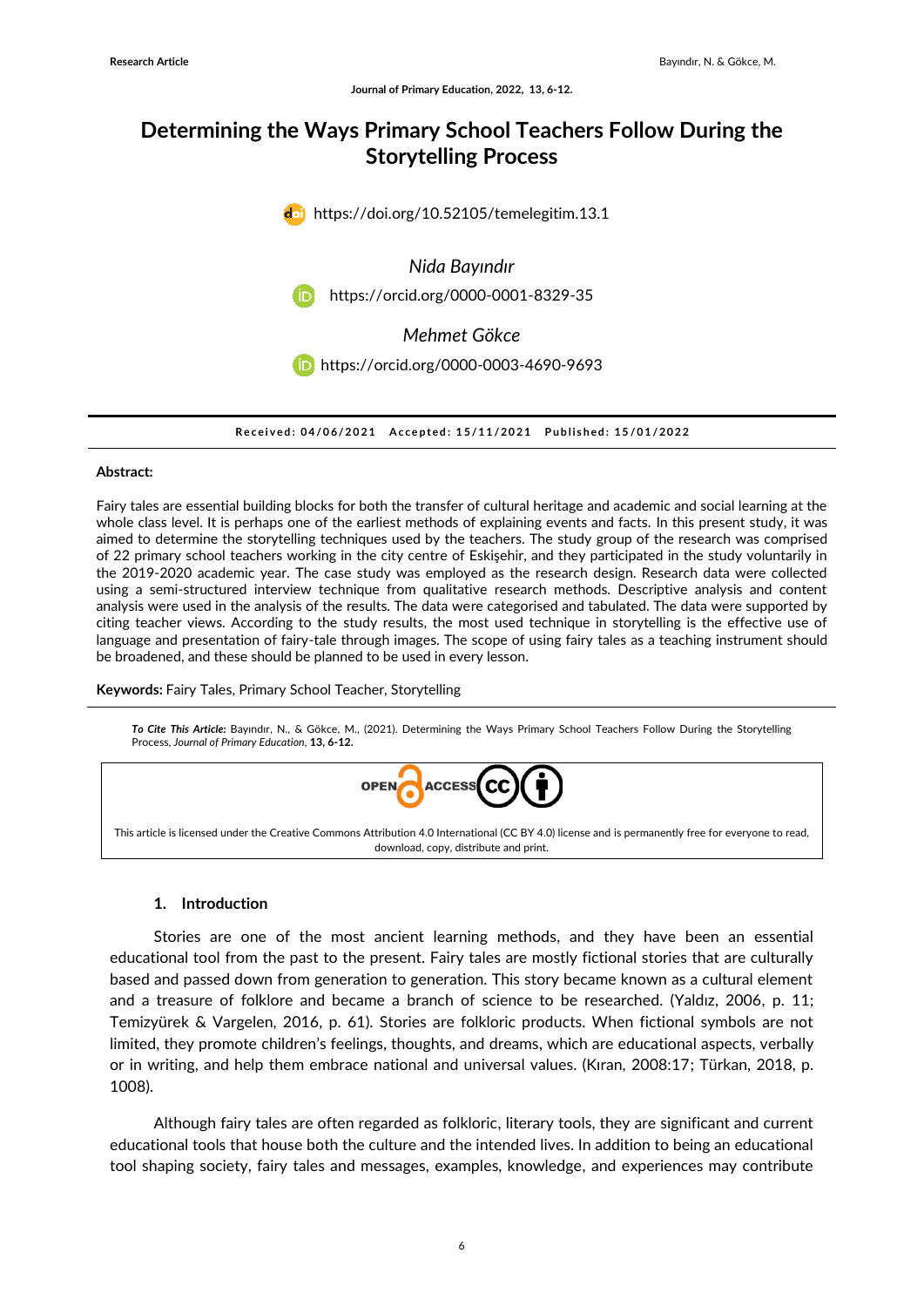significantly to the development of children's think system (Arıcı & Bayındır, 2015, p. 107; Türkben, 2018, p. 1826; Şahin, 2011, p. 209).

As a result, the tales support children's education in both folkloric and academic ways, prepare children for life, and help them better understand and interpret life (Çetinkaya et al., 2019, p. 338). In addition, fairy tales offer students numerous advantages, such as language skills and fun in terms of language development (Xolmurodova, 2021).

The children will try to find solutions in their own way to problems experienced by combining the told world with their imagination and develop their language and thinking skills. In addition, the richness of their family language will be learnt from fairy tales by the subtleties of the language, giving them unlimited space of freedom to perceive the universe differently.

Tales should be used as a regular learning tool to prepare the child for life and find solutions to existing problems by using his imagination. Also, it is crucial to use fairy tales to teach that society's values and ensure that children are aware of their mother tongue and culture. Important expectations such as the children grasping the tale they listen to with their feelings and thoughts and developing a positive personality are among the contents of the fairy tales (Arıcı, 2016, p. 60; Sever, 2013, p. 149; Çıldır, 2017, p. 215; Görgü, 2007; Güleryüz, 2013, p. 294; Karatay, 2007).

Thanks to today's technological developments, although it seems that the tale has turned into a traditional literary product, the value desired to be transferred through education in fairy tales has changed in response to social and cultural changes. Thus, it is inevitable to take a new approach regarding the fairy tales' content that does not meet today's expectations and the era's realities. In terms of timeliness and change, the real problem is not in content but content presentation. Thus, if a story is complicated to read or tell, then a tedious, unstimulated, long-listening, unemotional, unconstructed storytelling text will not appeal to any child. Selecting a fairy tale that is suitable for the level, making recent additions to the content, venue, and characters of that fairy tale, and offering appropriate tone, body language, pronunciation, and technological support will make fairy tales more appealing. In this context, even the reading and telling of a story differ from each other. While the reader recreates the content and style of narration by embracing their own reading, the narrator's ability to read them and enjoys listening and living under the influence of the narrative tools they use (Çetinkaya, 2007; Özdemir & Çekici, 2013 p. 113; Duran & Öztürk, 2018). Therefore, a story is seen to capture the children's attention and motivate them, addressing the problem and conveying value in a vivid, exciting, fast, busy, poetic way.

Psychology, pedagogical, and narratology sciences indicate that fairy tales significantly have an impact on education and the child's understanding of society and nature. What is more, it is stated that they are imaginary and fantastic products and have educational and instructive values (Mert, 2012, p.3). The individual applications of the collective folk tales that differ from narrator to narrator are also known as contemporary fairy tales, modern fairy tales, literary fairy tales. Some are recreation art fairy tales created by bringing fairy tale qualities to literary texts written with individual creativity by today's writers of children's and youth literature (Yılmaz, 2013, p. 22). Also, the up-to-date fairy tales are published by rewriting and making changes to the stories of the existing folk tales.

All kinds of technical and technological tools used to make the story artistic include improving the quality of the learning environment and supporting events with an appropriate pedagogical method (Kocaman-Karoğlu, 2016). On the basis of the tales told to children, the message and the theme should be unique, there should be active events that are not contrary to the child's thought, and these events should attract and sustain the child's interest. In addition, the subject should be concise and understandable, the message should be conveyed indirectly, non-boring repetitions should be included, and superior behavioural characteristics should be emphasised. Moreover, the child's intellectual,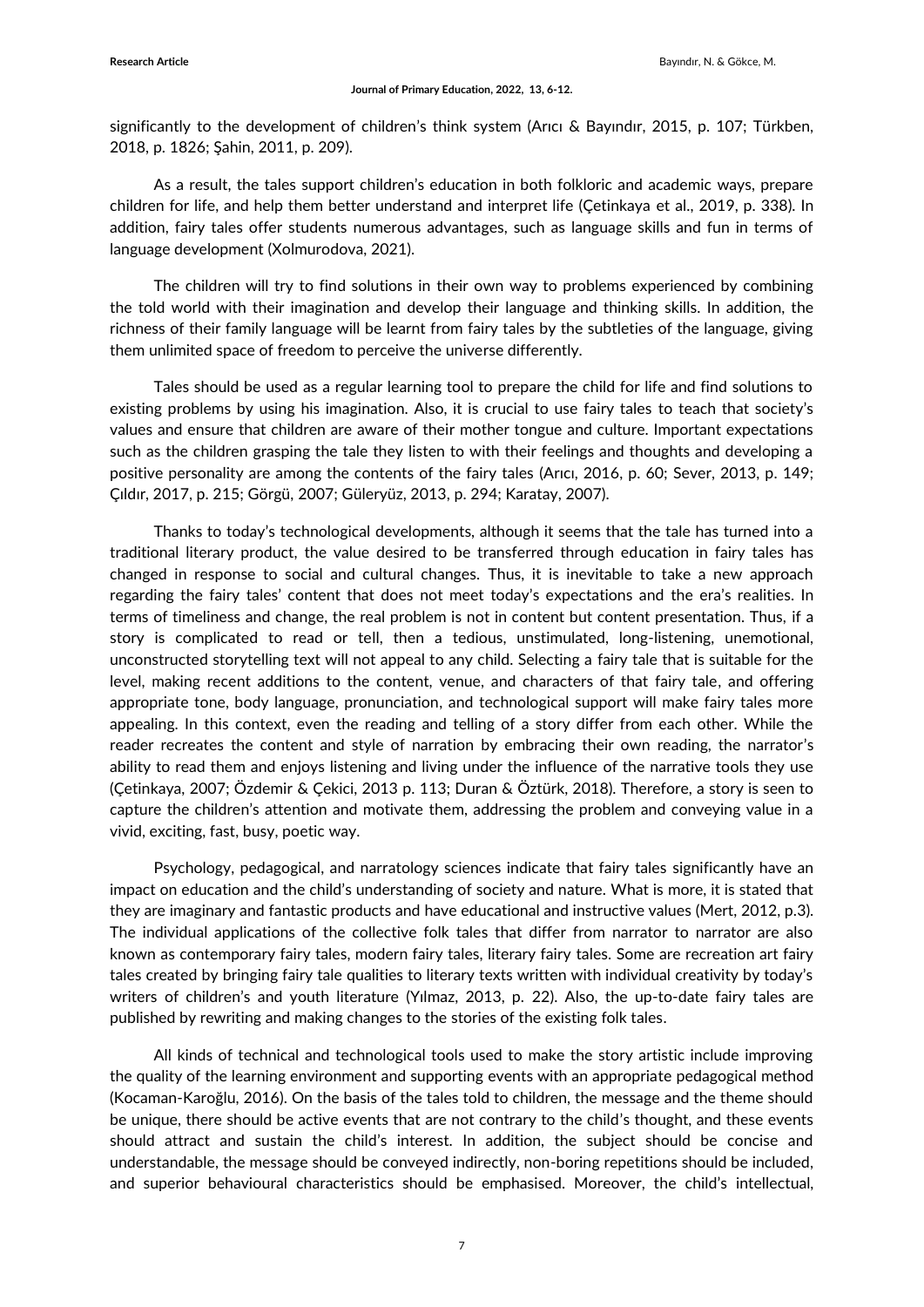emotional and readiness level should be increased, the subject should be conveyed in short sentences with appropriate dialogue and animations in the mouth of the heroes, and proper intonation and pronunciation should be used. Therefore, storytelling can be a serious teaching tool that should be used skillfully to acquire and develop the targeted skills. In this respect, storytelling has an important place in the development of the child's thinking skills and personality. The purpose of the research is to show the ways classroom teachers follow in storytelling.

# **2. Method**

## **Research Design**

The study uses a situation study pattern. A case study is a method that examines the details that make up a situation and examines social facts with the solution of an individual incident, associating a single incident with several points, and allowing in-depth examination of detailed information (Aytaçlı, 2012). Indicates situations that are customised according to time, location, and person. Therefore, it is thought that his work effectively reveals the ways teachers follow when telling stories. For this purpose, it is intended to produce a systematic conclusion on the feelings, thoughts, and practices of the audiences by directing pre-prepared questions on the subject to the target audience. (Türnüklü, 2000; Büyüköztürk & Çakmak, 2015).

# **Study Group**

The study group of the research was determined by sampling the intended sampling methods with easy accessibility, using case sampling methods. Easy-to-reach sampling was used to save time and was fast to reach considering the pandemic. The study consists of 22 classroom teachers working in Eskişehir's city centre during the 2019-2020 school year. These teachers were selected on a volunteer basis from three different schools and coded from T1 to T22.

## **Data Collection Tool**

Data were collected via a semi-structured online interview form. Before creating this form, the related literature was reviewed, and the interview form was finalised in line with the expert views and suggestions of teachers. Semi-structured interviews are interviews that allow people to express their own views through open-ended questions. The interviews were conducted via remote interviews in accordance with the social distancing rule at the time deemed appropriate by the participants. Interviews with teachers took approximately 30 minutes. The articles in this form contain instructions that show what teachers pay attention to in storytelling and what kind of explanation they prefer.

## **Data Analysis**

A descriptive analysis and content analysis were performed on the obtained data. In addition, the themes of the grouped answers were determined, and the identified findings were explained and supported with the views received from the teachers. Content analysis was used in the analysis of interview data, and facts that may be hidden in the data were tried to be revealed.

Content analysis is the process of grouping the data and reinterpretation of data in a comprehensible way around themes. Accordingly, the data were classified in accordance with the determined themes and appropriate frequency tables were obtained. To ensure the participants' privacy and anonymity, they were coded from T1 to T22. In this part, some redundant themes were removed regarding the purpose. The research problem was made more meaningful by giving subthemes in the relevant category. Examples from the views of the participants were given. For internal validity, interview data were summarised at the end of each interview and confirmed by teachers. In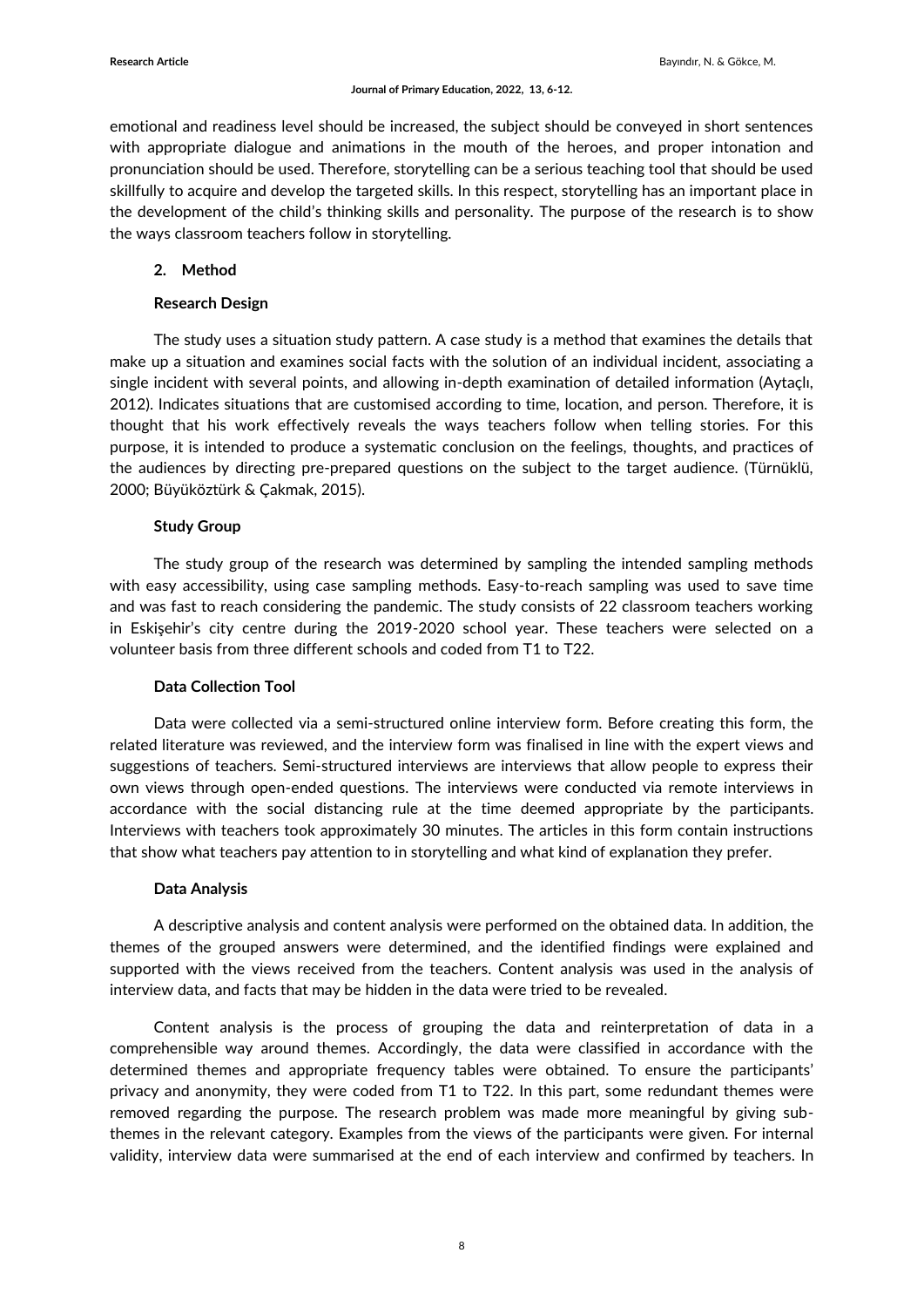addition, the use of purposive sampling in the study contributed to the provision of external validity. The research is limited to the sample group and applied methods and statistics.

### **Role of the Researcher and Reliability**

Expert opinions were sought for the semi-structured interview form used in the study. The transferability of the study findings for different situations was checked. In the study, the coding and themes made during the analysis process were made differently by the researchers, and the analyses were examined in terms of similarity and difference. In this way, attention was paid to ensure coordination among researchers, cross-checking the compatibility between the coders. The findings were handled within the framework of rich and detailed descriptions and supported with examples. Then, the themes obtained were evaluated and discussed within the framework of the related literature. The data about the determination of the focus of the study, the setting in which the research was conducted and the participants were presented.

### **3. Results**

This section attempts to determine the methods that teachers use during storytelling.

| The way followed                | <b>Participants</b>                                   |    |       |
|---------------------------------|-------------------------------------------------------|----|-------|
| <b>Environment and Material</b> | T2, T8, T11, T21, T16, T3, T19                        |    | 31.81 |
| Language and Style              | T1, T2, T3, T4, T8, T11, T14, T16, T17, T19, T20, T22 | 12 | 54.54 |
| Narrative Style                 | T5, T3, T8, T17, T18                                  |    | 22.72 |
| <b>Transmitted Message</b>      | T6, T8, T7, T9, T12, T13, T10, T15                    | 8  | 36,36 |
| Creativity and Imagination      | T13. T.21                                             |    | 9.09  |

**Table 1.** The ways primary school teachers follow during the storytelling process in terms of their views.

According to the table, teachers used language and style (54.54%) more when telling stories. They also included messages that had to be conveyed (53.36%) and prepared the medium and the materials (31.81%), and used them for narrative style (22.72%), and at least for developing creativity and imagination (9.09%). In this sense, the views of some of the teachers are stated by mentioning some parts of the speech texts as follows.

*T1: "I play characters with different tones of voice. In this way, I help students understand the difference between heroes. I'll make the story flow."*

*T8: "I create different emphasis, intonation and sounds in the conversations between fairy tale characters. I use words and concepts appropriate to their age group."*

As can be understood from the views, teachers attach importance to the language and style when telling a story. They pay attention to features such as dialogue-to-dialogue frequencies, loudness, and intonation and use appropriate words for the student language level.

*T2: "I eliminate the distractions in the context of the fairy tale."*

The teachers determine how to tell the story, forms a narrative style and attract attention to the necessary elements.

*T11: "I make sure to prepare the environment I'm going to tell the story based on the subject. If the subject takes place in the forest, I enrich the environment with images of cardboard trees, flowers and animals."*

*T17: "I describe the places and people in the fairy tale. I give summaries and reminders without interrupting the flow of the tale. I use improvisation and dramatisation, and I make them use it."*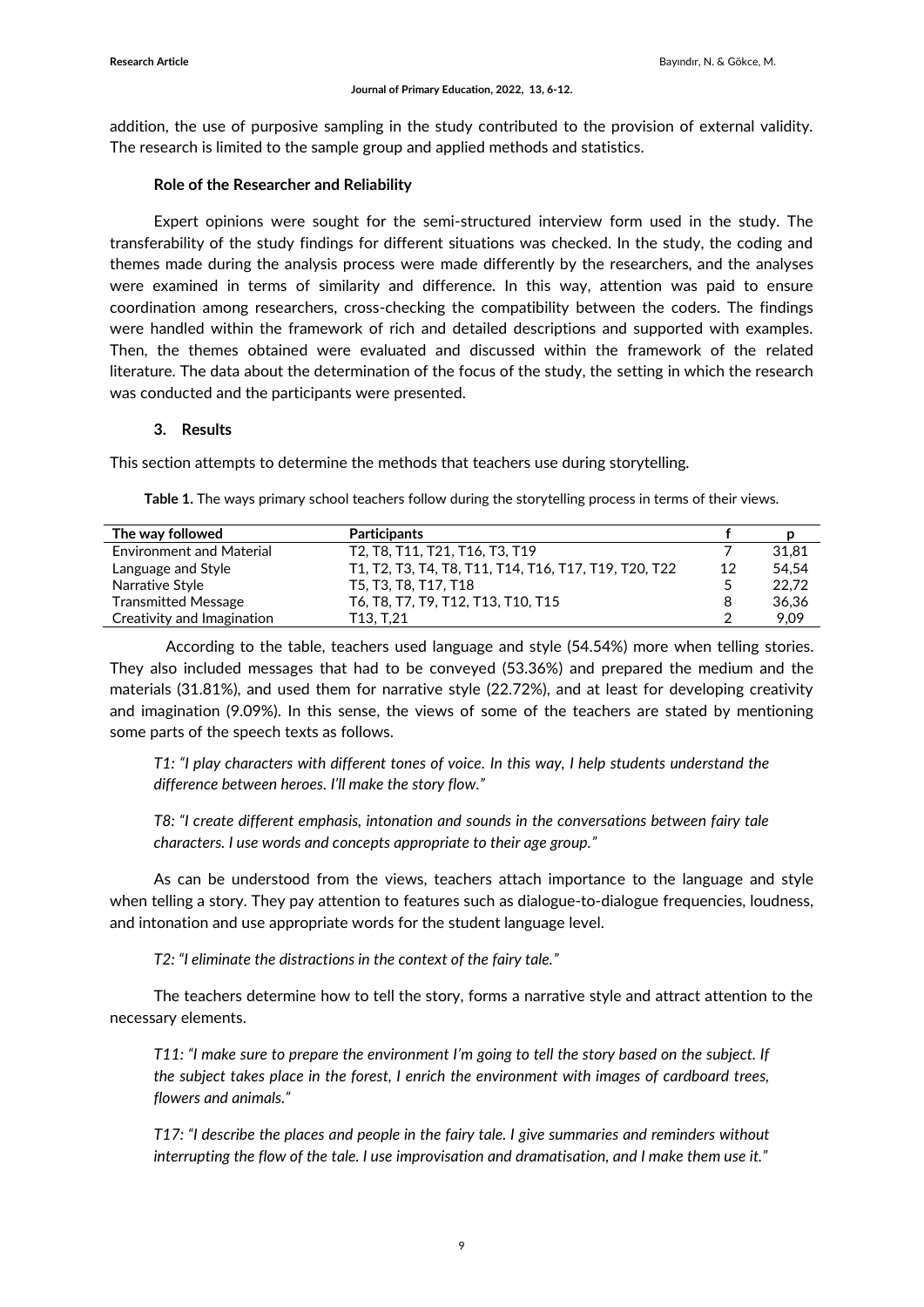The teacher's fairy tale emphasises the atmosphere by preparing the materials in advance. The students do not distract themselves and keep the interest in the fairy tale alive by the subsequent arrangements.

*T18: "Before telling tales, I make a brief introduction of the heroes and let the students create a draft in their minds about the tales."*

*T7: "I make explanations throughout the tale, I show the character traits of the heroes in the tale and their behaviour as an example, so that they have positive and negative ideas about the character, I focus on the subject of the tale, the real problem and the main idea."*

*T12: "As a teacher, I try to correlate some real-life situations with those tales by sampling some events if they are appropriate for the storyline. I correlate this topic with the activities we have watched. I enable them to learn a lesson, and I illustrate social values."*

The teachers try to convey the message through storytelling, associate it with real life, and emphasise model behaviours.

*T13: "I want them to find new titles for the tale. I ask them to think of other heroes instead of the characters in the tale, and I ask them to make comparisons. If I want the student to feel different feelings and thoughts in the story's content, I will make a change.* 

*T21: "I'd like to end the story with a surprising ending. I want them to connect the tale to our lives. I want them to guess the end of the story and the lives or re-invent the story."*

It aims to develop creative thinking skills in students through storytelling. The fairy tale aims to find a new title, reconstruct the fairy tale heroes, enable them to improve the content of the fairy tales with their interpretations and support them to use the fairy tale as a means of expression.

#### **4. Conclusion and Recommendations**

Fairy tales are essential literary elements that contribute to a child's learning both before and during school. In order for the student to learn effectively and permanently, stories are used as educational tools. The use of a story by the teacher for an educational purpose is only possible when the storyline content and presentation are well planned. The teacher should prepare the fairy tale, highlights, intonations, gestures, visual and verbal elements, and maintain the student's attention to which fairy tale will be told for which group and for what purpose.

The research showed that teachers mostly emphasise language and style in storytelling while using fairy tales to develop creativity and imagination. In general terms, teachers attach importance to language and style in storytelling, which shows that unique content should be emphasised effectively. In other words, the aesthetic side of the tale is brought to the fore with language and style, and semantic integrity is aimed at expanding the meaning of the concepts. As it is known, the attention span of primary school students is limited. Therefore, the emphasis is placed on the use of unique elements when conveying content, and this one needs to be taken care of diligently. It is ensured that the language used is understandable, that the style, that is, the distinctive features of the text, are emphasised and brought to the fore. Students both understand the content in the text and are closely affected by the transfer of that content in accordance with its essence. In this sense, teachers should pay the most attention to language and style in storytelling. In other words, it is an application that is organised and planned in accordance with student development levels. In the storytelling process, the development of imagination was found to be the least important by the teachers. However, fairy tales are literary products that find meaning with creativity. According to the teachers who participated in the research, fairy tales were seen as more important in developing students' listening and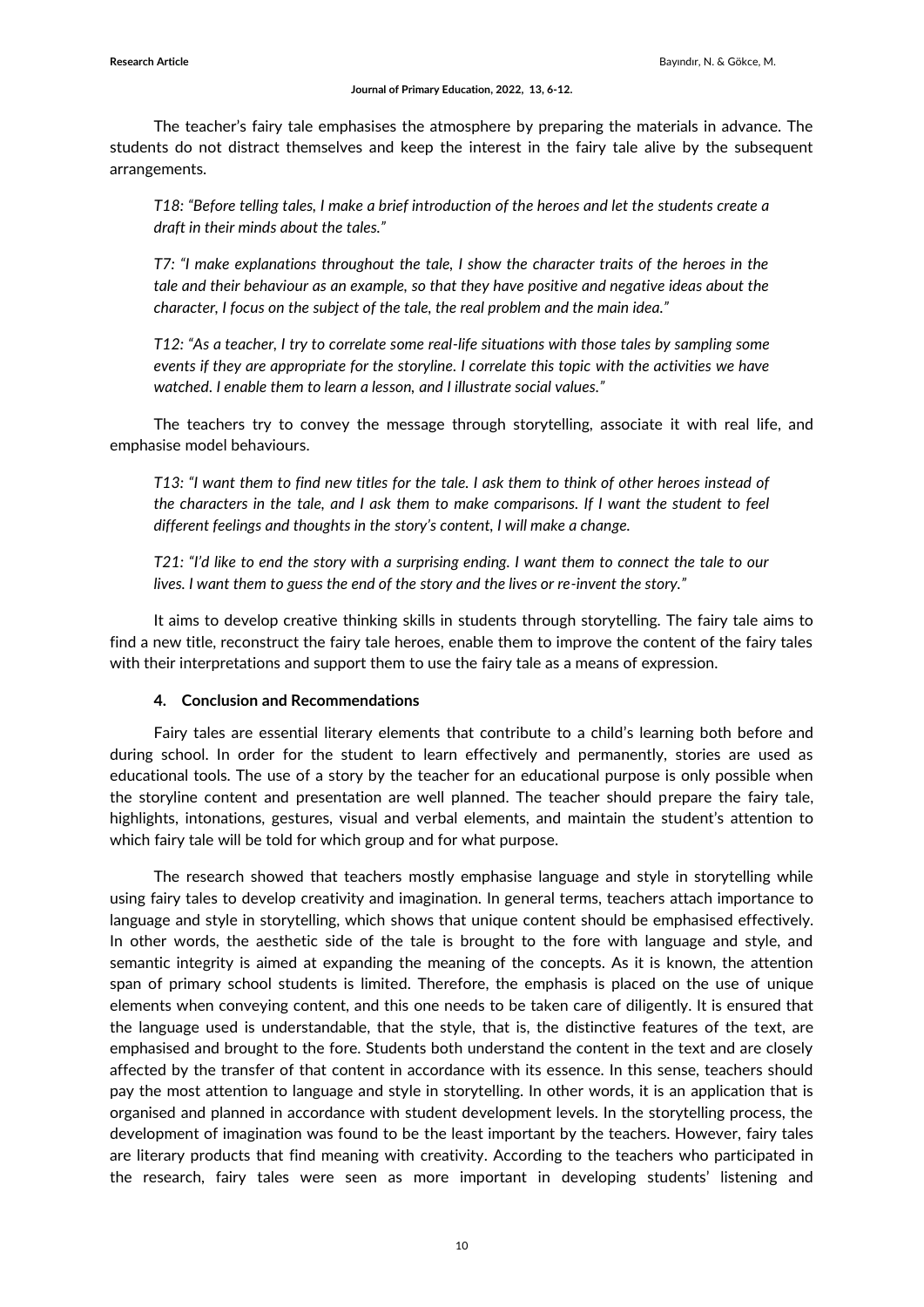comprehension skills quickly, rather than aiming to develop their imagination directly. Imagination does not depend on a single text, nor on such a narrow product as to be limited to fairy tales. Perceiving, interpreting, and expanding the tales individually depends on the child's imagination and the changes it creates in the text. The personal creativity of both the narrator and the listener is in a close relationship with each other. In this context, the fairy tale is recreated with the personality and creativity of the narrator. With the narration of the tale, language acquisition, active use of language, language development and language awareness are developed, and the way to original thinking with the tale is opened. According to the results obtained from the research, it is seen that participants accept the importance of fairy tales. Still, they do not fully master the necessary technical information in teaching fairy tales.

Based on the research findings, teachers should be encouraged to receive training about the situations and how to use fairy tales as educational tools, practice storytelling effectively and fluently, and be familiar with storytelling techniques. And also, they should be promoted to prepare storytelling stories, know what to do in the narration process, improve themselves as storytellers, and use them to develop the imagination and creativity of children through fairy tales. In this regard, teachers should consider that the student's age, linguistic and mental development levels, personal differences are significant. Emphasising the importance of fairy tales in social life, whether in schools or at home, spreading the tradition of storytelling, is that fairy tales are not limited to utopian things. Moreover, tales are not limited to emotional content such as developing imagination, and this needs to be revealed through research. It should be stated at every opportunity that fairy tales can be used at every stage of education life and that storytelling can be a professional job. In addition to the above-provided suggestions, those in this field should enrich the course content with storytelling techniques, improve students' listening and comprehension skills technically with fairy tales, and carry out academic studies that will reveal the effect of fairy tales on academic success.

#### **5. References**

Arıcı, A. F. (2016). *Çocuk Edebiyatı ve Kültürü*. Ankara: Pegem Akademi.

- Arıcı, A. F., & Bayındır, N. (2015). Masalların Öğretim Aracı Olarak Kullanılması Üzerine Bir Araştırma. *Dil ve Edebiyat Eğitimi Dergisi* p.107. Retrieved from [https://www.proquest.com/scholarly-journals/masallarin](https://www.proquest.com/scholarly-journals/masallarin-ögretim-araci-olarak-kullanilmasi/docview/1756954709/se-2?accountid=201395)ögretim[-araci-olarak-kullanilmasi/docview/1756954709/se-2?accountid=201395](https://www.proquest.com/scholarly-journals/masallarin-ögretim-araci-olarak-kullanilmasi/docview/1756954709/se-2?accountid=201395)
- Aytaçlı, B. (2012). Durum çalışmasına ayrıntılı bakış. *Adnan Menderes Üniversitesi Eğitim Fakültesi Eğitim Bilimleri Dergisi*, *3*(1), pp. 1-9. Retrieved fro[m https://dergipark.org.tr/en/download/article-file/399478](https://dergipark.org.tr/en/download/article-file/399478)
- Büyüköztürk, Ş., & Çakmak, E. K. (2015). *Bilimsel Araştırma Yöntemleri.* Ankara: Pegem Akademi Yayınları.
- Çetinkaya, F. Ç., Topçam, B. A., & Sönmez, M. (2019). Drama yönteminin sınıf öğretmeni adaylarının masal yazma becerilerine Etkisi. *Anadili Eğitimi Dergisi*, *7*(2), pp. 337-352. Retrieved from <http://www.anadiliegitimi.com/en/download/article-file/705052>
- Çetinkaya, Z. (2007). Öğretmenlerin masallara ve bunların Türkçe öğretiminde kullanımına ilişkin görüşleri ölçeğinin geliştirilmesi. *Dokuz Eylül Üniversitesi Sosyal Bilimler Enstitüsü Dergisi*, *9*(2), pp. 107-119. Retrieved from <https://milet.adm.deu.edu.tr/xmlui/handle/20.500.12397/5474>
- Çıldır, B. (2017). Bir masal dünyasında yaşamak: Çocuklar ve masallar. *Uluslararası Türk Masal Dünyası ve Doğumunun 100. Yılında Oğuz Tansel Sempozyumu Bildiriler Kitabı*, pp. 213-222. Retrieved from <http://earsiv.ebyu.edu.tr/xmlui/handle/20.500.12432/3075>
- Duran, E., & Öztürk, E. (2018). Etkileşimli masal anlatım tekniğinin ortaokul 5.sınıf öğrencilerinin dinleme becerilerine etkisi. *Avrasya Dil Eğitimi ve Araştırmaları Dergisi*, *2*(2), pp. 85-103. Retrieved from <https://dergipark.org.tr/en/download/article-file/608958>
- Gezer, A., & Çelik, Y. (2017). Ayşe kilimcinin hikayeciliği ve hikayelerinde anlatım teknikleri. *Ağrı İbrahim Çeçen Üniversitesi Sosyal Bilimler Enstitüsü Dergisi*, *2*(3), pp. 15-31. Retrieved from <https://dergipark.org.tr/en/pub/aicusbed/issue/31597/315231>
- Görgü, A T. (2007). Masalların çocuğun bilişsel ve duyuşsal gelişimine katkısı. S. Sever (Ed.), *II. Ulusal Çocuk ve Gençlik Edebiyatı Sempozyum Bildiri Kitabı*, pp. 537- 544. Ankara: Ankara Üniversitesi Basımevi.
- Güleryüz, H. (2013). *Yaratıcı Çocuk Edebiyatı*. Ankara: Edge Akademi Yayınları.
- Karatay, H. (2007). Dil edinimi ve değer öğretimi sürecinde masalın önemi ve işlevi. *Türk Eğitim Bilimleri Dergisi*, *5*(3), pp. 463-475. Retrieved fro[m https://dergipark.org.tr/en/download/article-file/256340](https://dergipark.org.tr/en/download/article-file/256340)
- Kıran, S. (2008). *Okulöncesi dönemi çocuklarına yönelik hazırlanan masal ve öykü kitaplarında geçen iletişim engelleri.* (Yayımlanmamış Yüksek Lisans Tezi) Adnan Menderes Üniversitesi, Sosyal Bilimler Enstitüsü, Aydın.